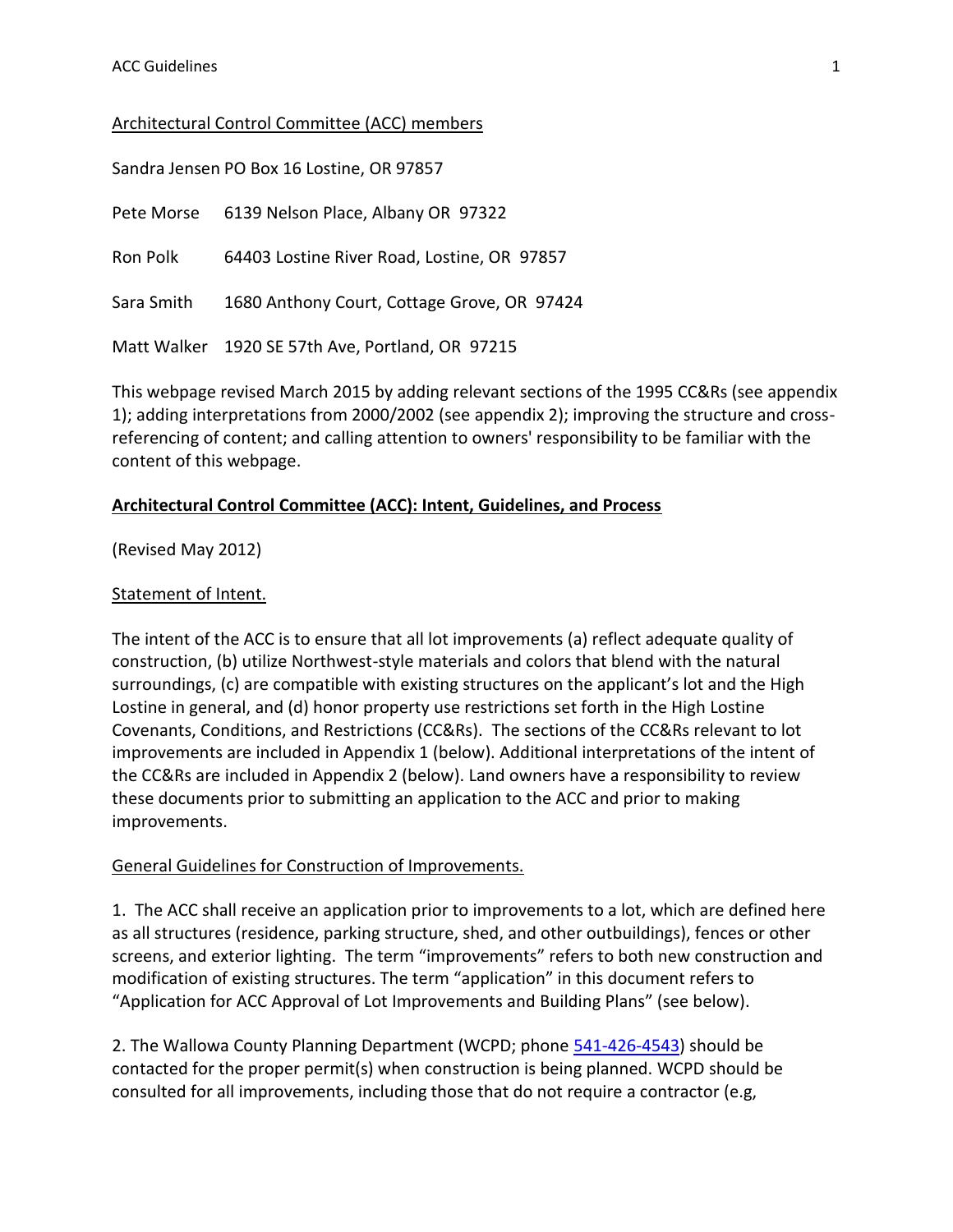installation of prebuilt sheds, wood storage units, etc). Floor plan and elevations submitted to WCPD can also be used when submitting an application to the ACC. Approval by the County does not imply or guarantee approval by the ACC, as High Lostine regulations and guidelines may be more restrictive.

3. Hookup to the High Lostine water system may occur before or during new construction or the addition of improvements. Owners are reminded that the High Lostine water policies (found on the Water Committee web page) must be adhered to prior to any water hookups.

4. The following restrictions also apply to improvements (see the application and Appendices 1 & 2 for complete details).

a. All improvements except for lot perimeter fences are to be set back from lot boundaries (measured at right angles) a distance of at least 25 feet and from the high-water mark of streams and rivers a distance of at least 100 feet.

b. The majority of the structure must have a roof pitch of 4/12 or greater.

c. The height of any structure cannot exceed 32 feet from the highest point of grade (backfill or terrain contacting the foundation).

d. Fences should consist of natural materials native to, or consistent with, the natural environment, such as poles, boards, stonework, or a combination thereof.

5. In all cases, owners should be considerate of their neighbors. Any RV's, equipment, tarpcovered wood piles, garbage cans, tanks, and similar items should be placed in the least obstructive point in terms of visibility to neighbors and roadways. Please use restraint in the wattage, number, and utilization of exterior lights, and use reflectors that reflect light downward (see appendix 2).

# Process for Submitting an Application to the ACC.

1. Please submit an application as soon as plans are finalized, but no less than 90 days in advance of the intended construction start date. This will greatly reduce the potential for preconstruction delays in approval of the application.

2. Send the application to the chair of the ACC by email. If you do not have access to email, ground mail shall be used to send the application and the ACC response, however 35 day response times will replace the 28 day response times in parts 3 and 4 (Below). After the application has been received by all ACC committee members, the chair will contact you.

3. The ACC chair will provide a response to you within 28 days of when all ACC committee members have received the application. The response will either be approval, a request for additional written information, or a denial stating the points upon which the denial is based.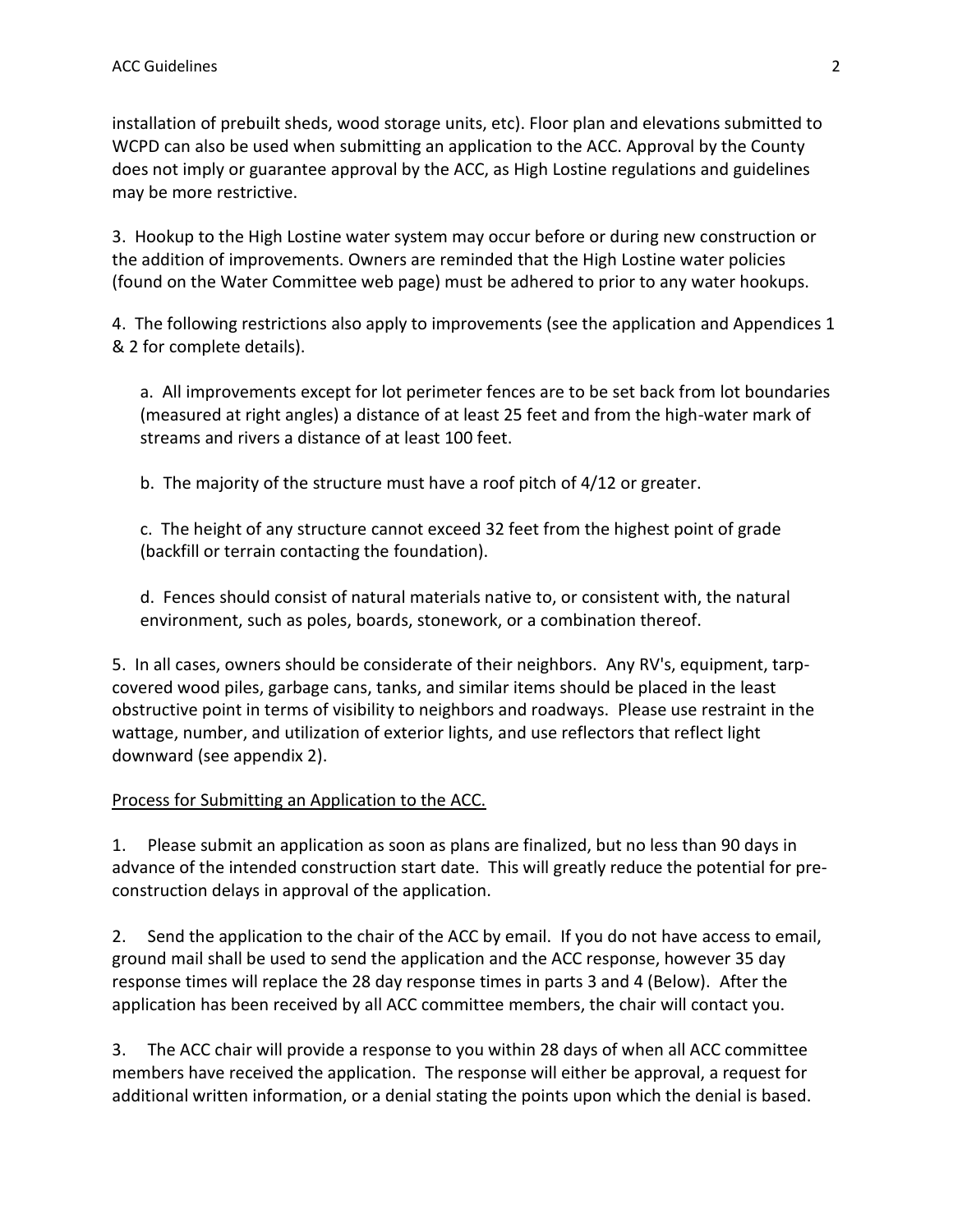4. Submission of additional written information or a revision of a denied submittal will start a new 'clock' of 28 days from the time when all ACC committee members have received the new information.

- 5. Once approval is granted by the ACC:
	- a. Any changes in construction type, siding or roof material, siding or roof color, elevation, or location of the improvement requires a revised application.
	- b. Failure to begin construction within 180 days after approval by the ACC requires that the owner resubmit the application and re-obtain approval from the ACC.
	- c. The exterior of any structure must be completed within 1 year, and other improvements (fences or other screens, exterior lighting) must be completed within 1 year.
	- d. Should the building process exceed one year, a request for extension of time must be submitted to the ACC (see Äpplication to ACC for Time Extension for Lot Improvements and Building Plans" in Appendix 3, below), with a copy of the most recent approved application.

## **Appendix 1. Relevant sections from the High Lostine CC&Rs to landowner lot improvements.**

The portion of the CC&Rs excerpted in this appendix is provided to assist land owners in understanding how the various ACC-relevant documents relate to one another. The sole legal source of the HLOA CC&Rs is the County Clerk.

### **SECTION 9. ARCHITECTURAL AND DESIGN CONTROL**

### **9.2 Architectural and Design Review**

 9.2.1 Generally. No Improvement of any kind shall be commenced, erected, placed, or altered on any portion of the Property unless such Improvement is in conformance with this Section 9.2 and until plans and specifications showing the nature, kind, shape, height, material, color, and location of such Improvement are submitted to and approved by the Architectural Control Committee pursuant to the provisions of Section 9.3. All such Improvements shall be erected and altered in conformance with all applicable governmental laws, ordinances, rules, and regulations and with the requirements set forth in this Section.

 **9.2.2 Design Guidelines.** The Architectural Control Committee shall have the authority to promulgate and issue, and thereafter to amend from time to time, design guidelines supplementing, interpreting, and not inconsistent with those set forth in this Section 9.2. Such guidelines shall be supplied in writing to all Members, shall be fully binding upon all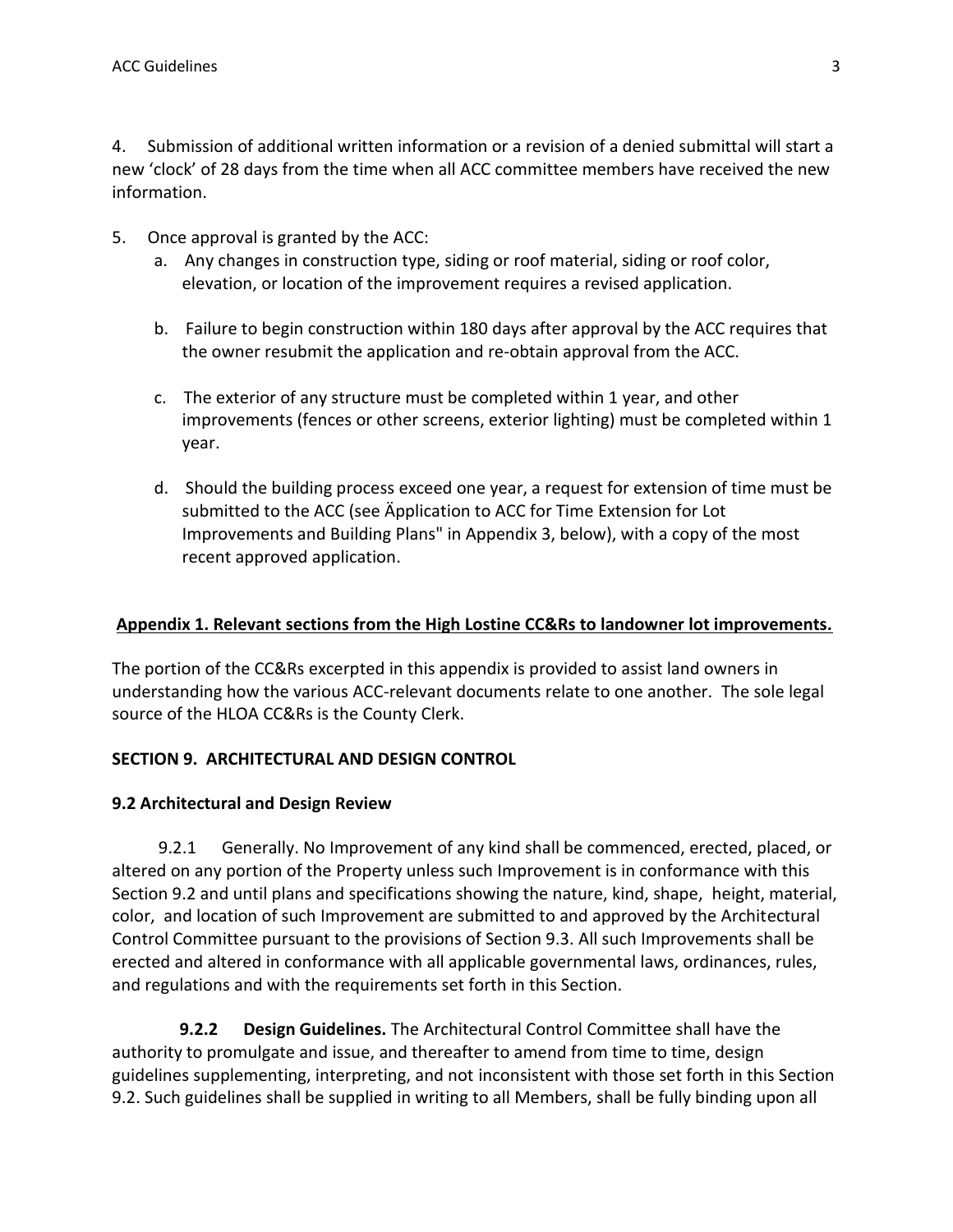Members as if set forth in this Declaration, and shall be applied by the Architectural Control Committee in reviewing and approving or denying proposed improvements. Without limiting the generality of the foregoing, the Architectural Control Committee shall have the authority to include in any such guidelines, among such other provisions as the Architectural Control Committee may deem appropriate: height restrictions with respect to Improvements to be constructed on the Property or any portion thereof, requirements and restrictions with respect to exterior lighting in addition to those set forth in this Declaration, requirements regarding parking and landscaping in addition to those set forth in this Declaration, signage restrictions, and requirements to be met in connection with construction activities on the Property or any portion thereof. Any requirements or restrictions set forth in the design guidelines need not relate to all components of High Lostine, if the Architectural Control Committee determines that only certain portions of the Property should be affected. All dwelling structures shall be affixed to a permanent foundation and shall be of new construction. Mobile homes are prohibited. The Architectural Control Committee shall have full authority to define the term "mobile home", but shall do so consistent with the design criteria contained herein.

 **9.2.3 Exterior Finish.** The exterior of the Improvements on all Lots, including without limitation the roof, materials, and color thereof, shall be subject to the approval or disapproval of the Architectural Control Committee and shall be designed, built, and maintained so as to be compatible with the natural surroundings, existing structures, and landscaping within High Lostine. Exterior trim, doors, railings, decks, eaves, and gutters, and the exterior finish of garages and other accessory buildings shall be designed, built, and maintained so as to be compatible with the exterior of the structure they are part of or adjoin.

 **9.2.4 Exterior Lighting.** Any exterior lighting that is visible from any Lot or street shall be compatible with its surroundings, shall not materially increase the illumination on neighboring properties, and shall be approved by the Architectural Control Committee prior to installation.

 **9.2.5 Fences.** (See Appendix 2 for approved modifications of this section). All fences and all fence finishes shall be approved by the Architectural Control Committee prior to installation. All approved fences shall be well-constructed of suitable fencing materials.

 **9.2.6 Service Facilities.** Clothes lines, waste facilities, storage facilities, and other service facilities shall be screened so as not to be visible from the street or the street level of adjacent property.

 **9.2.7 Signs.** (See Appendix 2 for approved modifications of this section). No sign of any kind shall be posted on any Lot except for one sign advertising the property for sale or rent and one sign each in the front and rear yards of not more than one foot in diameter indicating that the Property is protected by a security service or device.

 **9.2.8 Landscaping** (see Appendix 2 for approved modifications of this section). During new construction, existing trees are encouraged to be retained. Only the trees and shrubbery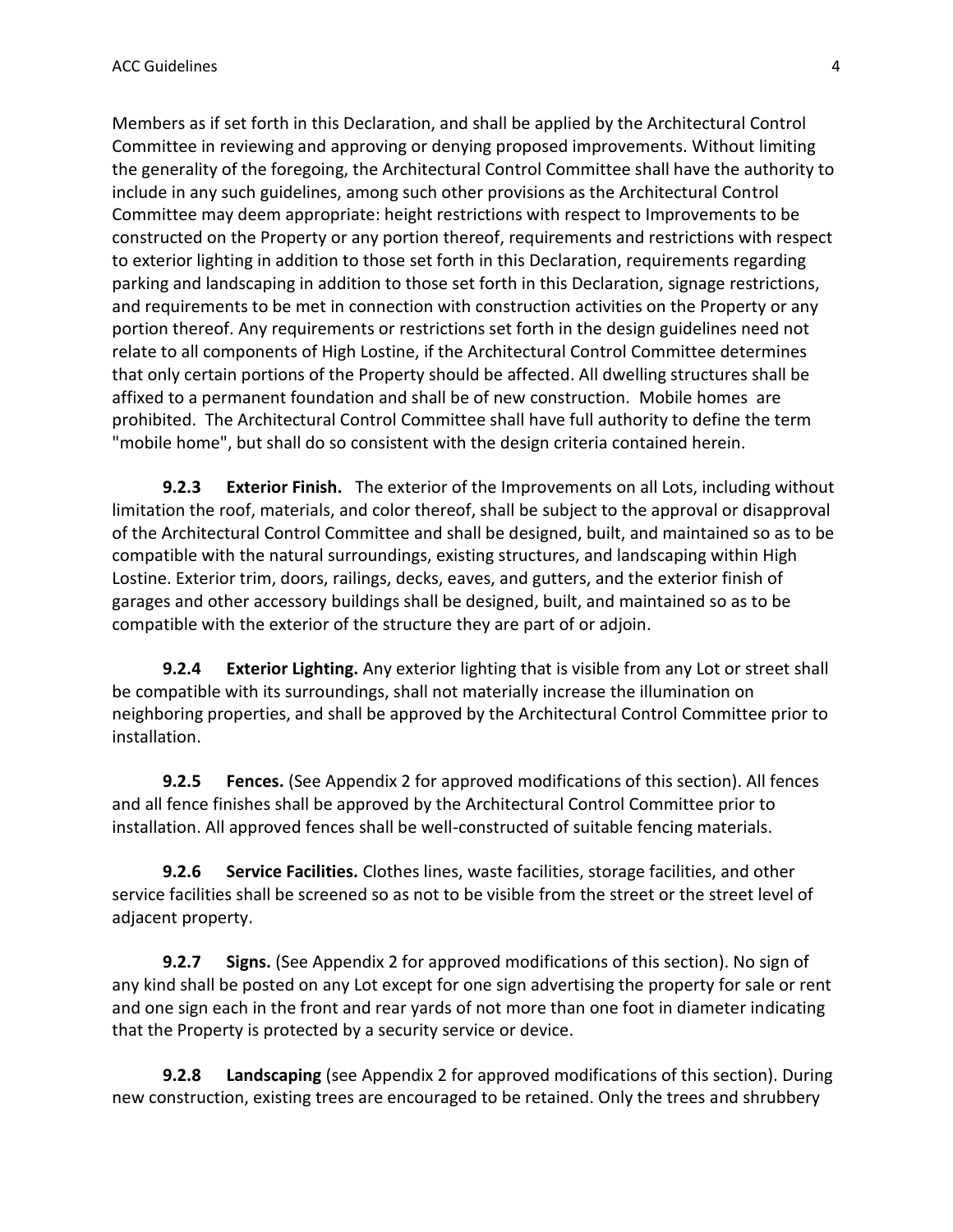within the immediate area of the building site and driveway may be removed. Removal of trees and shrubbery other than in the immediate area of the construction site shall be permitted only upon prior approval of the Architectural Control Committee, which approval may be granted without notice to other Members. Provided, however, that no tree six inches or more breast high diameter shall be cut at any time without the prior approval of the Architectural Control Committee after full notice and hearing. Also, provided, however, that pruning, thinning and removal of dead, dying, or hazardous trees are permitted without prior approval.

 **9.2.9 Concealment of Tanks.** To the extent permitted by law, liquid petroleum, gas or oil tanks shall be concealed by housing of similar architectural design to the main structure.

#### **9.3 Design Review Procedure**

 **9.3.1 Submission of Plans.** Prior to the commencement, erection, placement, or alteration of any Improvement on any Lot, the Owner desiring to commence, erect, place, or alter such Improvement shall submit plans and specifications to the Architectural Control Committee in accordance with such procedures as the Architectural Control Committee may establish from time to time. All plans and specifications shall conform to any specific requirements set forth in the design guidelines promulgated pursuant to Section 9.2.2 and shall provide sufficient detail to enable the Architectural Control Committee to determine whether the proposed Improvement is in conformance with the applicable requirements set forth in this Section 9 and in such design guidelines. The Owner shall also supply any additional information reasonably requested by any member of the Architectural Control Committee.

 **9.3.3 Approval.** The Architectural Control Committee may approve a proposed Improvement as submitted or may impose specific conditions which must be met before approval will be granted. A decision by a majority of the members of the Architectural Control Committee shall constitute a decision of the Architectural Control Committee.

 **9.3.4 Commencement of Work.** As soon as practicable after the receipt of approval by the Architectural Control Committee, if the Owner elects to proceed with the Improvement, the Owner shall satisfy any and all conditions of such approval, shall secure all necessary governmental permits and approvals, and shall commence construction of the approved Improvement. The Architectural Control Committee's approval of any proposed Improvement shall automatically be deemed revoked one hundred eighty (180) days after issuance unless construction of the Improvement has commenced or the Owner has applied for and received an extension of time from the Architectural Control Committee.

 **9.3.5 Completion of Work.** The exterior of any approved Improvement shall be completed within one year after the date of commencement of construction, provided, however, that if the construction of any approved Improvement is delayed by causes beyond the reasonable control of the Person constructing such Improvement, the period shall be extended by the number of days construction is so delayed. In all cases, landscaping shall be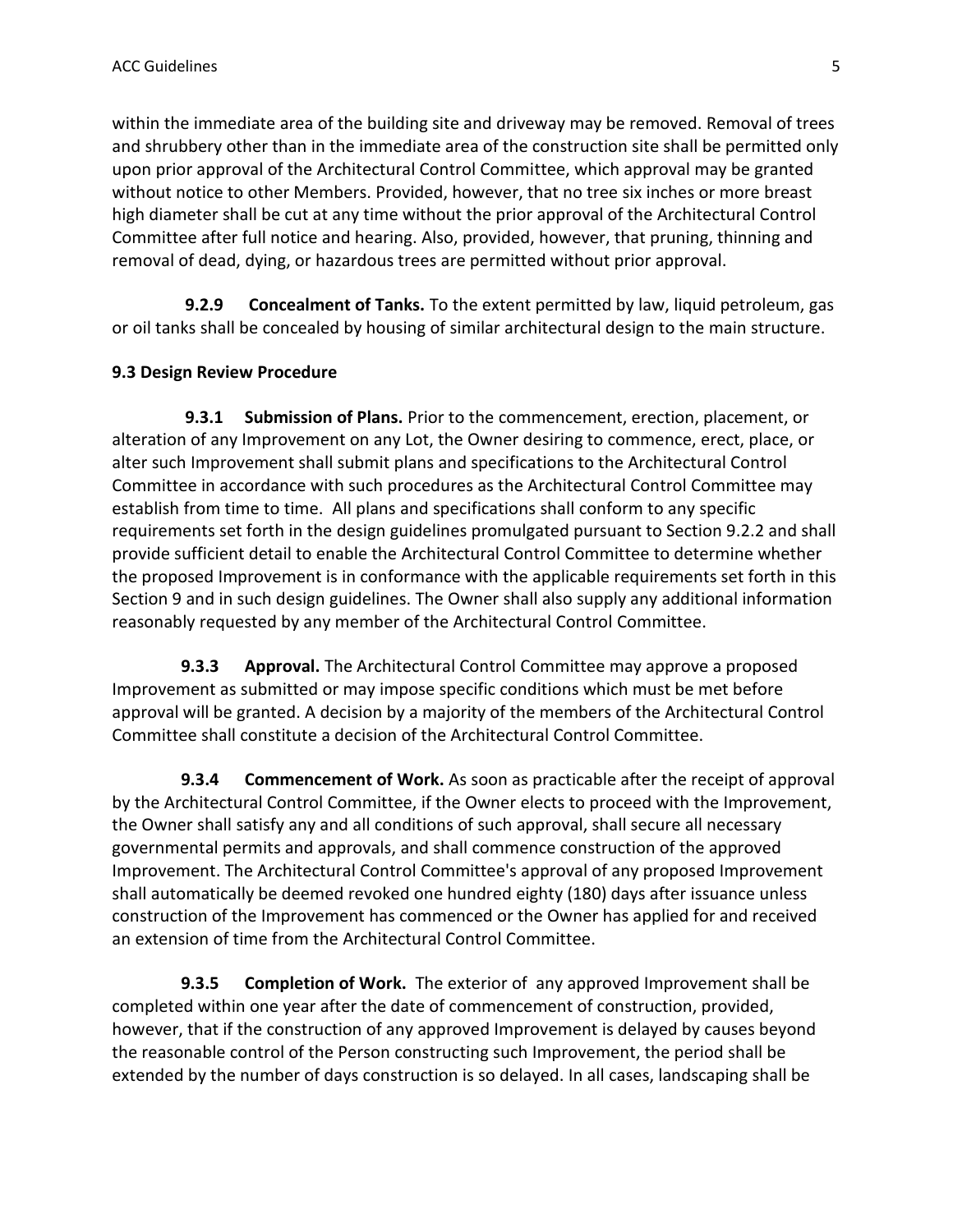completed to the reasonable satisfaction of the Architectural Control Committee within one year after substantial completion of associated Improvements.

 **9.3.7 Architectural Control Committee Discretion.** The Architectural Control Committee, in its sole discretion, may withhold approval of any proposed Improvement if the Architectural Control Committee finds that the proposed Improvement would be inconsistent with the provisions of Section 10, or would be incompatible with the design standards for High Lostine, as set forth in this Section 9 and in the design guidelines promulgated pursuant to Section 9.2.2. Considerations such as sizing, shape, size, color, design, height, impairment of the view from other parts of the Property, solar access, and other effects on the enjoyment of other parts of the Property, as well as any other factors which the Architectural Control Committee believes to be relevant, may be taken into account by the Architectural Control Committee in determining whether or not to approve any proposed Improvement. The Architectural Control Committee, in its sole discretion, may, upon application, waive any provision of this Section 9 if it finds that the application of such provision results in unnecessary hardship to the affected Owner and that strict application is not necessary for the furtherance of the objective to create an attractive development. Any action by the Architectural Control Committee shall be in writing and signed by at least two (2) members thereof.

Notwithstanding the foregoing, any Member shall have the right to appeal to the Board any decision of the Architectural Control Committee by giving written notice thereof to the Secretary within seven (7) days of the date of the Architectural Control Committee's written decision (the "Committee Decision"). The Board shall give all parties who appeared before the Architectural Control Committee an opportunity to submit oral or written arguments, as designated by the Board, to the Board. If the Board designates that its decision will be on written argument only, the Board's notice shall give all parties 14 days to submit written arguments. If the Board decides to accept oral argument in addition to written argument, the Board shall set a hearing date within 30 days of the date the Notice of Hearing is given. The Board shall render its written decision within seven days of the Board's meeting to consider the appeal.

 **9.3.8 No Liability.** Neither the Architectural Control Committee, nor any member thereof, nor the Association shall be liable to any Owner, Occupant, Developer, or other Person for damage or loss suffered or claimed as a result of any action or failure to act on the part of the Architectural Control Committee or any member thereof, so long as the Architectural Control Committee or such member has acted in good faith based on actual knowledge.

 **9.3.9 Non waiver**. Approval or disapproval by the Architectural Control Committee of any matter proposed to it or within its jurisdiction shall not constitute a precedent or waiver or impair in any manner whatsoever the right of the Architectural Control Committee to grant or withhold approval as to any similar matter thereafter proposed or submitted to it for approval.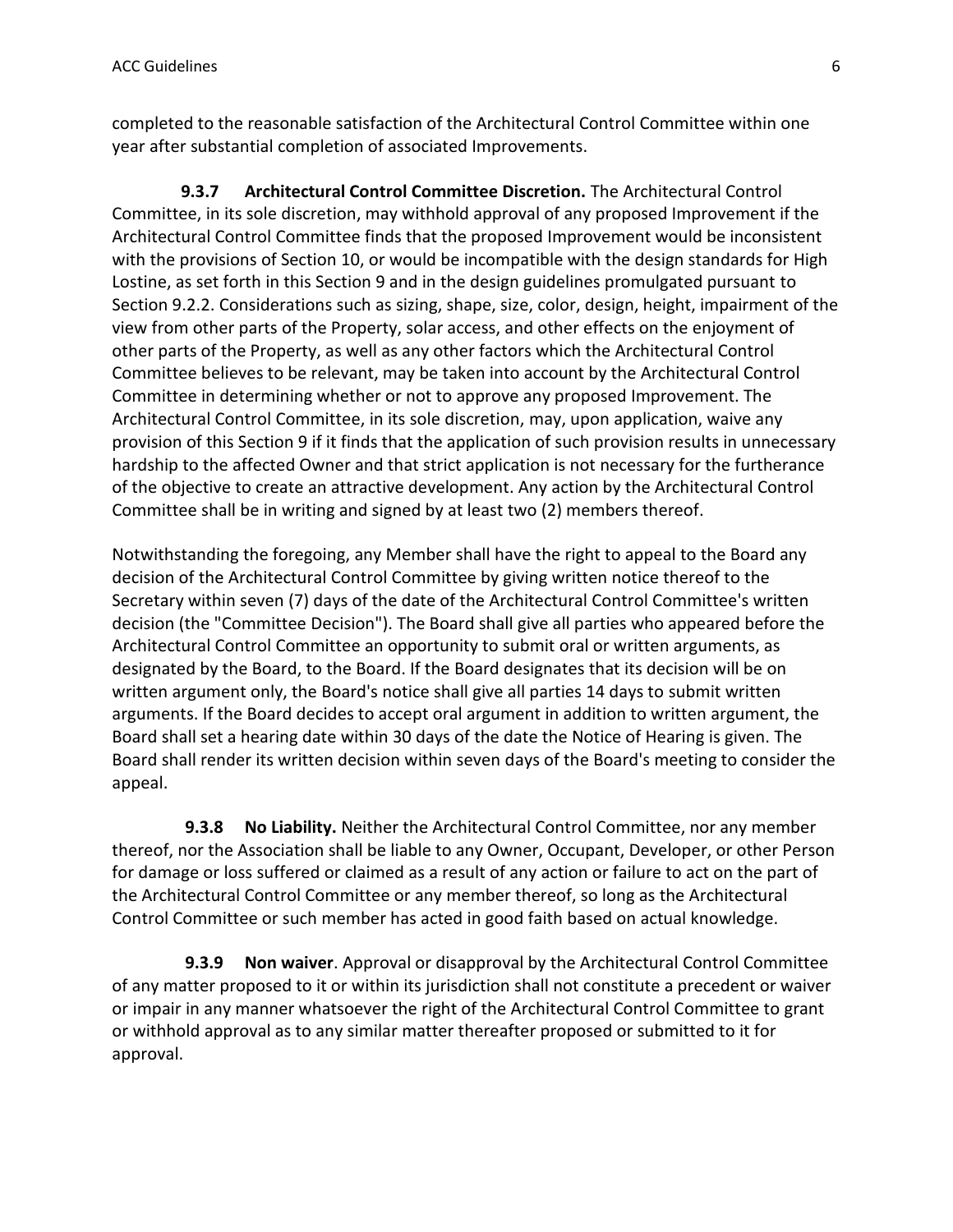**9.3.10 Estoppel Certificate.** Within twenty (20) days after receipt of a written request from any Owner, and the payment by such Owner of such reasonable fee as may be fixed by the Board from time to time to cover costs, the Architectural Control Committee shall provide such Owner with an estoppel certificate executed by a member thereof, certifying with respect to the Lot(s) owned by such Owner that, as of the date of the certificate, either (i) all Improvements on such Lot(s) comply with this Declaration, or (ii) such improvements do not so comply, in which event the certificate shall also identify the noncomplying Improvements and state with reasonable particularity the nature of such noncompliance. Any purchaser from an Owner, and any mortgagee or other encumbrancer, shall be entitled to rely upon any such certificate as to the matters set forth therein, such matters being conclusive among Declarant, the Architectural Control Committee, the Association, all Owners, and such purchaser, mortgagee, or other encumbrancer.

#### **SECTION 10. PROPERTY USE AND RESTRICTIONS**

**10.1 Improvements Permitted.** No Improvement shall be erected or permitted to remain on any Lot except Improvements consisting of or containing one Residential Unit and Improvements normally accessory thereto, including but not limited to additional structures incidental to use of primary residence. The provisions of this Section 10.1 shall not be construed to prohibit construction of a private greenhouse, storage unit, private swimming pool, or structure for the storage of the boat, camping trailer, and/or recreational vehicle, so long as any such Improvement has been approved by the Architectural Control Committee and is otherwise in conformance with this Declaration and applicable governmental requirements.

**10.2 Residential Use.** Except as provided in this Section 10.2, Lots shall be used solely for residential purposes. Without limiting the generality of the foregoing, no trade, craft, business, profession, commercial, or similar activity of any kind shall be conducted on any Lot, unless only normal residential activities would be observable outside the Residential Unit in question and the activity would not violate applicable law. Nothing in this Section 10.2 shall be deemed to prohibit or limit (i) activities relating to the sale or rental of Residential Units, or (ii) the right of Declarant or any Developer to construct a Residential Unit on any Lot or to store construction materials and equipment on any such Lot in the normal course of construction.

**10.3 Landscaping and Maintenance.** Each Owner and Occupant shall maintain such Owner's or Occupant's Lot and the Improvements thereon, at such Owner's or Occupant's expense, with a goal of keeping the area aesthetically pleasing, consistent with natural surroundings, and, after initial construction, reducing the risk of wildfire. Required maintenance and repair shall include without limitation (i) maintenance of all parking areas, private drives, curbs, and walkways in a clean and safe condition, including cleaning and repairing as often as necessary, and (ii) maintenance of exteriors of buildings in an attractive and neat condition at all times. In addition, each Owner and Occupant shall maintain in good condition and repair the sidewalks, street trees, and grass and other landscaping, if any, between the sidewalks and curbs bordering on such Owner's or Occupant's Lot. If the Board determines that maintenance and repairs are not conducted as required pursuant to this Declaration and the Occupant fails to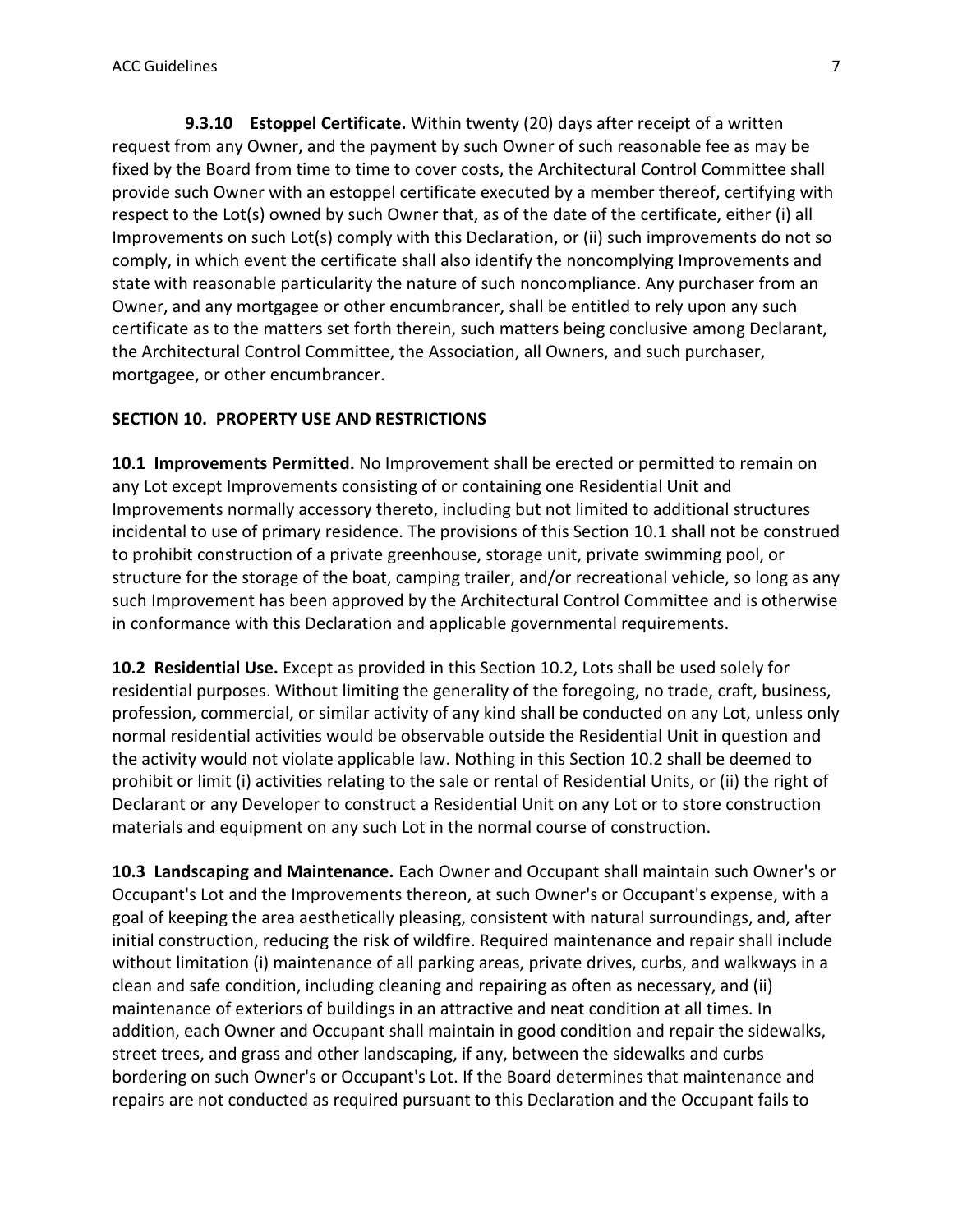perform such maintenance and repairs within thirty (30) days of the effective date of a notice from the Association setting forth the deficiencies in reasonable detail, the Association may conduct the necessary repairs or maintenance as provided in Section 11.

 **10.5.6 Temporary Structures.** No structure of a temporary character, trailer, camper, motor home, tent, shack, garage, barn, or other outbuilding shall be permitted or used in High Lostine at any time as a residence, except as a temporary dwelling up to one year during construction only.

# **Appendix 2. ACC Interpretations of the CC&Rs.**

**(The following document was approved at a 4-28-00 meeting of the HLOA Board of Directors; reviewed with general membership at 4-27-02 annual meeting. Participating members of the ACC: Fred Brockman, Ed Shaul, and Dick Bull)**

The Architectural Control guidelines in the CC&Rs for the High Lostine Owner's Association (Appendix 1 above) provide general language related to maintenance of the appearance of lots that is open to interpretation by the ACC. The decisions described below were made 1) in light of the perceived intent of guidelines, 2) to extend these guidelines with some specificity where it appeared warranted, and 3) to modify the guidelines where their intent appeared contradictory to the safety and best interests of the subdivision and the surrounding forest.

The following items have been drafted by the ACC for discussion and, if appropriate, ratification by the landowners and Board at the annual meeting. In its action, the HLOA will be setting precedent for actions to be taken in the future. We believe this process will help the ACC to understand the will of the homeowners, and also assist in making fair and effective decisions in the future.

**1. Trailers, fifth wheels, campers, tractors, and non-routinely used vehicles.** Every attempt is to be made to keep trailers, fifth wheels, campers, tractors, and non-routinely used vehicles as inconspicuous as possible so as not to negatively impact the natural beauty of the forest surroundings and the residential atmosphere of the neighborhood. Whenever possible, some form of visual screening is to be created by either evergreen natural plantings or by manufactured materials of matching or harmonizing color to the natural surroundings.

If unable to effectively provide such screening, trailers, fifth wheels, campers, and non-routinely used vehicles are to be parked behind or beside the main structure on the lot so as to lessen the visual impact from the public way. Any constructed protective structure for such vehicle(s) is also to be located adjacent to the main structure on the lot to lessen the visual impact from the public way, and must be approved by the ACC.

It is understood that such vehicles often require level ground or creation of a pad. Owners are therefore encouraged to submit pad or footprint plans with their main dwelling building plans to the ACC prior to construction. Owners of existing dwellings must also submit plans of vehicle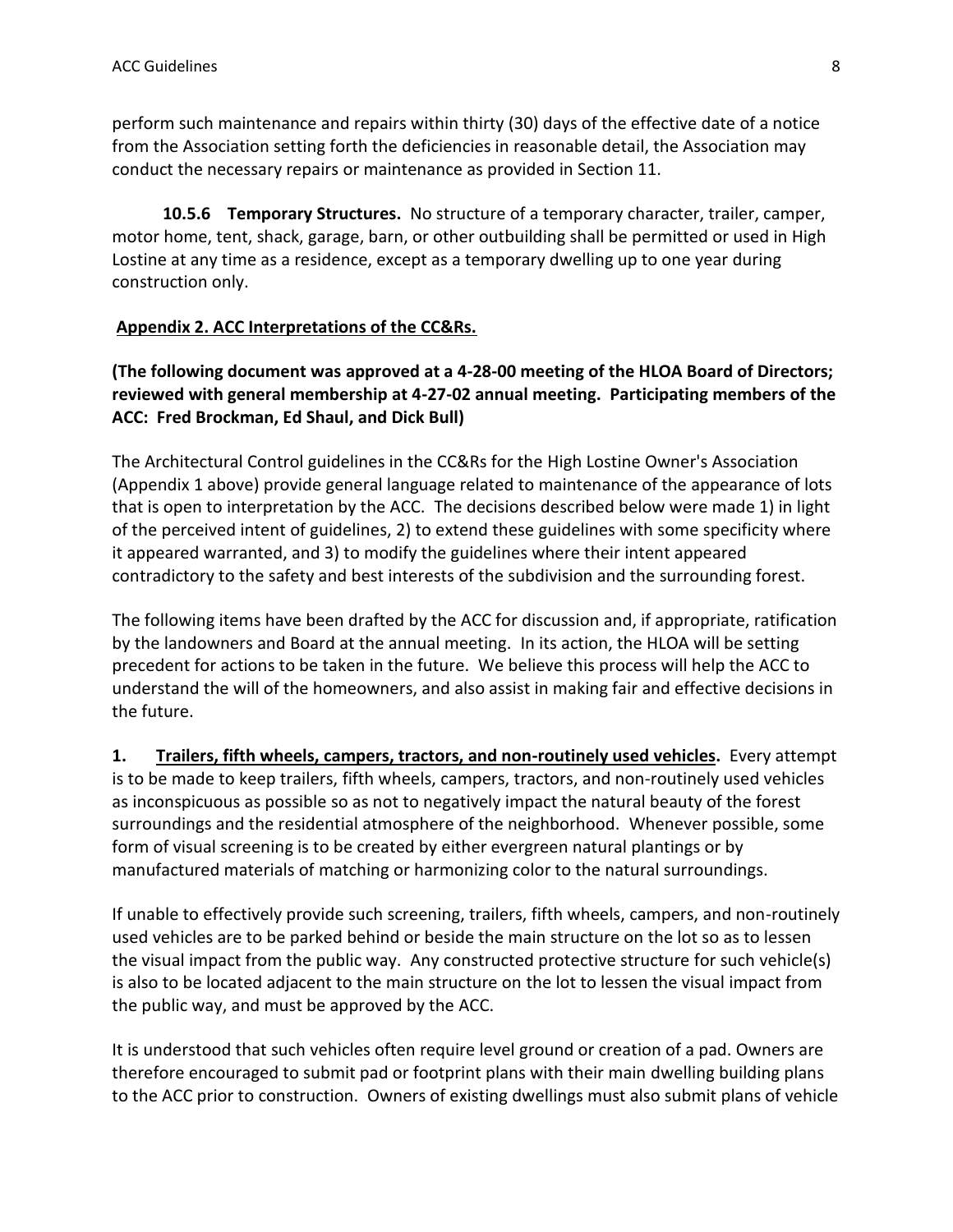storage structures for ACC review. Please feel free to consult a member of the ACC in advance should you have any questions or concerns.

**2. Wood and metal signs.** The CC&Rs indicates that signs are to be small and unobtrusive and the language might be interpreted to limit the type of material used in such construction. The CC&Rs do state that there should be no more than one sign per lot. The ACC has interpreted this prohibition as pertaining to the posting of commercial signs as no business is to be established within the development. In the survey, several homeowners identified that their signs might be in violation of this rule. These were signs identifying the owners and the address and signs indicating that there should be no trespassing or similar warnings (e.g. beware of the dog). In the opinion of ACC such signs are deemed acceptable as long as they are of a size deemed reasonable for these purposes and they are not lighted in any way.

Generally, signs identifying the owners would be posted at or near the entrance to the lot and may be constructed of wood or metal. The ACC would rather not be proscriptive on size, but would be happy to consult with any homeowner that has a question. Having placed a sign to identify the owners will still allow the posting of an additional signs for purposes of warning (e.g. no trespassing, beware of the dog). However, these additional signs should be confined to a single post or tree near the entrance to the lot.

**3. Stand-alone metal gates.** The CC&Rs make provisions related to fencing, but are not specific with respect to gates. Several homeowners have placed gates, most frequently made of metal, in the absence of fencing. Our records do not show that the ACC had been approached about the gates. The ACC has determined that the gates present as of April 1, 2002 were of a type and style similar to that used by the U.S. Forest Service and would be considered acceptable in the future. That is, a gate must be unobtrusive, simple, and be of natural (green, brown, earth tone) color if painted. Gates must be maintained in good repair and appearance.

The ACC does, however, note that the CC&Rs are specific about fencing. Since gates are usually integral parts of fences, it is believed that the nature and construction of the gate should be specified in applications to the ACC in the future. In the future (i.e., post May 1, 2002) an application should be submitted to the ACC for the installation of gates, even when they stand alone.

**4. Removal of trees and brush for fire protection.** The CC&Rs allow for removal of trees and shrubbery within the immediate area of the building site and limit removal, except with prior approval of the ACC, on other portions of the lot. The ACC desires that lots be managed to reduce the hazard from wildfire, and will therefore support the judicious removal of ladder fuels and thinning of trees consistent with guidance provided by the Oregon Department of Forestry (ODF). The removal of trees and brush is to be done judiciously, and is not an endorsement for over-thinning of trees or a requirement for removal of all brush. The intent of the CC&Rs is to maintain indigenous vegetation and a woodland quality on the High Lostine lots. A mixture of large and small trees should be retained when thinning trees. To assist in retaining natural grouping of vegetation, owners may elect to retain patches of more dense